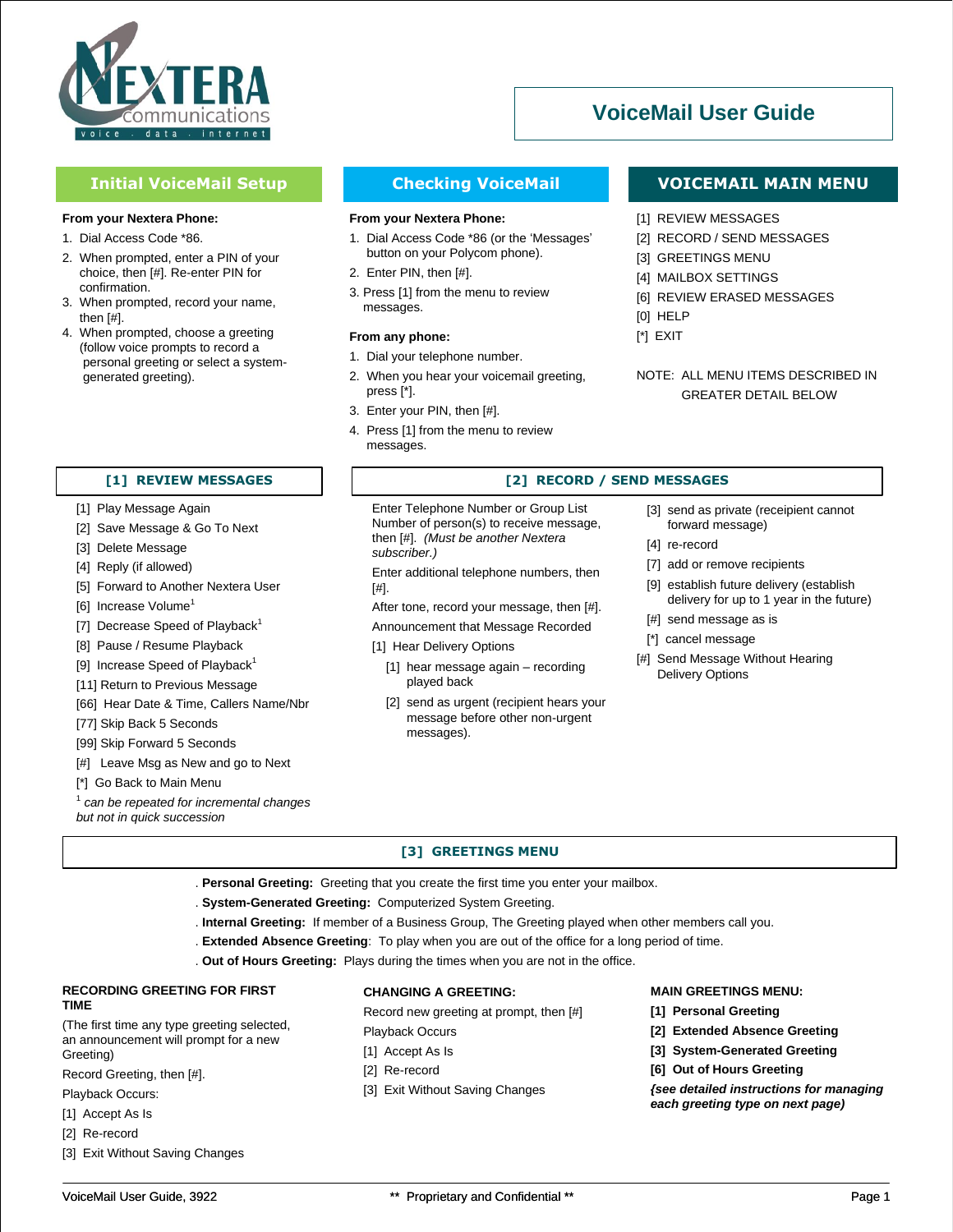

# **VoiceMail User Guide**

| [3] GREETINGS MENU (CONT'D) - Options After Selecting Greetings Menu                                                                                                               |                                                                                                                                                                     |                                                                                                                                                                                                                                                                                 |  |
|------------------------------------------------------------------------------------------------------------------------------------------------------------------------------------|---------------------------------------------------------------------------------------------------------------------------------------------------------------------|---------------------------------------------------------------------------------------------------------------------------------------------------------------------------------------------------------------------------------------------------------------------------------|--|
| [1] Personal Greeting                                                                                                                                                              | [2] Extended Absence                                                                                                                                                | [3] System-Gene                                                                                                                                                                                                                                                                 |  |
| [1] Change Greeting (see "Changing A<br>Greeting")<br>[2] Manage Internal Greeting<br>[1] re-record (see "Changing a Greeting")<br>[2] turn on $/$ off<br>[*] exit without changes | [1] Turn On / Off<br>[2] Review / Change Greeting<br>[1] re-record<br>[*] exit without changes<br>[3] When Extended Absence On, Change To<br><b>Accept Messages</b> | After Announcement of Current Greeting<br>[1] Confirm Use Sys-Generated Greeting<br>[1] include recorded name<br>[2] include telephone number<br>[3] neither name nor number<br>[4] review or re-record name<br>$[1]$ re-record, then $[#]$<br>$\mathsf{r}$ exit                |  |
|                                                                                                                                                                                    | [6] Out of Hours Greeting (main menu items highlighted)                                                                                                             |                                                                                                                                                                                                                                                                                 |  |
| [1] Turn On (then returned to Main Menu)<br>Once Turned On:                                                                                                                        | If using a Custom Schedule (cont'd):<br>[2] review or modify custom schedule                                                                                        | Announcement of day and times<br>selected                                                                                                                                                                                                                                       |  |
| [1] Review / Re-record (see "Changing a<br>Greeting")                                                                                                                              | (see 'Custom Schedules')<br>$\mathsf{I}^*$ exit                                                                                                                     | [1] use schedule as announced<br>[2] change times                                                                                                                                                                                                                               |  |
| Announcement of Current Schedule<br>[1] re-record (see "Changing a<br>Greeting")<br>[2] leave as is                                                                                | <b>Standard Schedules:</b><br>[1] Mon-Fri, 9a-5p, excl holidays<br>[2] Mon-Fri, 9a-5p, inc holidays<br>[3] Mon-Fri, 8a-4p, excl holidays                            | Announcement if copy schedule to<br>another day<br>Press number of day to change<br>(Mon=1, Tues=2, etc)<br>[2] change or delete schedule<br>[1] change<br>[2] delete<br>[#] select next period<br>[*] exit without deleting<br>[9] Clear schedule for every day of the<br>week |  |
| [*] return to previous menu<br>[2] Review / Change Schedule                                                                                                                        | [4] Mon-Fri, 8a-4p, inc holidays<br>[*] exit without changes                                                                                                        |                                                                                                                                                                                                                                                                                 |  |
| If using a Standard Schedule:<br>[1] use another standard schedule (see<br>'Standard Schedules')<br>[2] use custom schedule (see 'Custom                                           | <b>Custom Schedules:</b><br>[1] review current schedule<br>[2] modify current schedule<br>Press number of day to change<br>(Mon=1, Tues=2, etc)                     |                                                                                                                                                                                                                                                                                 |  |
| Schedules')<br>$\mathsf{I}^*$ exit<br>If using a Custom Schedule:<br>[1] use a standard schedule (see<br>'Standard Schedules')                                                     | [1] add new period<br>Set Start and End times in 24-hour<br>format. For example, entering 0830<br>will set starting time to 8:30am.                                 | [1] Confirm<br>[*] Return to Previous Menu Without<br><b>Making Changes</b><br>[3] Turn Greeting Off                                                                                                                                                                            |  |
|                                                                                                                                                                                    | [4] MAILBOX SETTINGS                                                                                                                                                |                                                                                                                                                                                                                                                                                 |  |
|                                                                                                                                                                                    | [1] Group Lists                                                                                                                                                     |                                                                                                                                                                                                                                                                                 |  |

|                                                                                                                                                                                                                         | [3] Removing                                                                                                                                                         |
|-------------------------------------------------------------------------------------------------------------------------------------------------------------------------------------------------------------------------|----------------------------------------------------------------------------------------------------------------------------------------------------------------------|
| Name plays<br>[1] add person or group list<br>[*] change number<br>[**] cancel<br>[2] Remove members<br>First member's name plays<br>[1] remove member<br>[#] keep member and go to next<br>[*] finish removing members | Confirm dele<br>$[1]$ delete t<br>[*] cancel a<br>[4] Listen to I<br>[5] Recording<br>After tone, re<br>$[1]$ save<br>[3] Review Ex<br>. Groups Iden<br>[1] go to ed |
|                                                                                                                                                                                                                         | Enter number of another list or<br>telephone number, then [#]                                                                                                        |

[3] Removing Group List Confirm deletion of list [1] delete the group list [\*] cancel and keep list **[4]** Listen to Existing Group Lists [6] Recording a Name After tone, record name, then [#] [1] save **Review Existing Groups**  . Groups Identified [1] go to edit groups